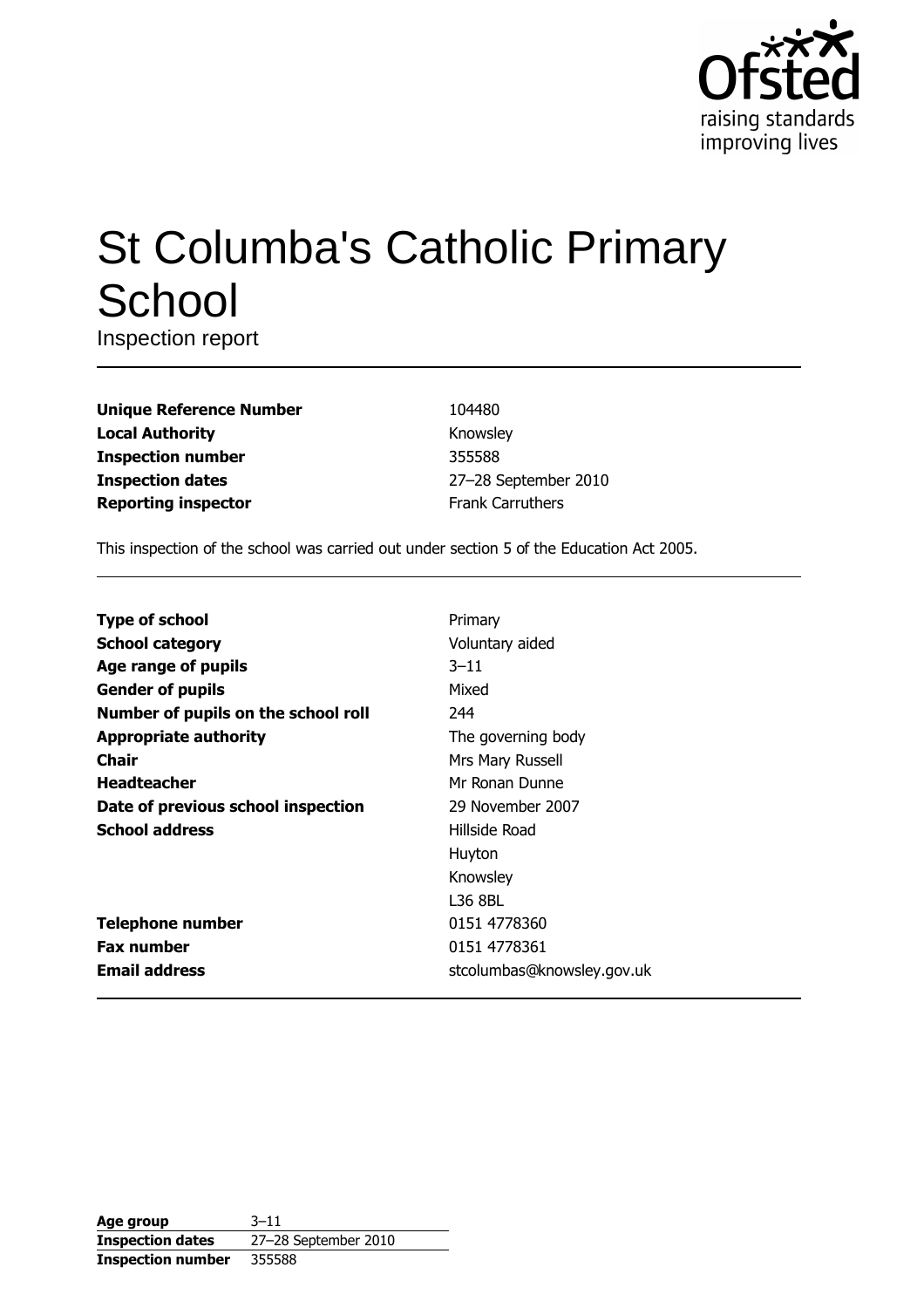The Office for Standards in Education, Children's Services and Skills (Ofsted) regulates and inspects to achieve excellence in the care of children and young people, and in education and skills for learners of all ages. It regulates and inspects childcare and children's social care, and inspects the Children and Family Court Advisory Support Service (Cafcass), schools, colleges, initial teacher training, work-based learning and skills training, adult and community learning, and education and training in prisons and other secure establishments. It assesses council children's services, and inspects services for looked after children, safeguarding and child protection.

Further copies of this report are obtainable from the school. Under the Education Act 2005, the school must provide a copy of this report free of charge to certain categories of people. A charge not exceeding the full cost of reproduction may be made for any other copies supplied.

If you would like a copy of this document in a different format, such as large print or Braille, please telephone 0300 1234 234, or email enquiries@ofsted.gov.uk.

You may copy all or parts of this document for non-commercial educational purposes, as long as you give details of the source and date of publication and do not alter the documentation in any way.

To receive regular email alerts about new publications, including survey reports and school inspection reports, please visit our website and go to 'Subscribe'.

Royal Exchange Buildings St Ann's Square Manchester **M2 7I A** T: 0300 1234 234 Textphone: 0161 618 8524 E: enquiries@ofsted.gov.uk W: www.ofsted.gov.uk

© Crown copyright 2010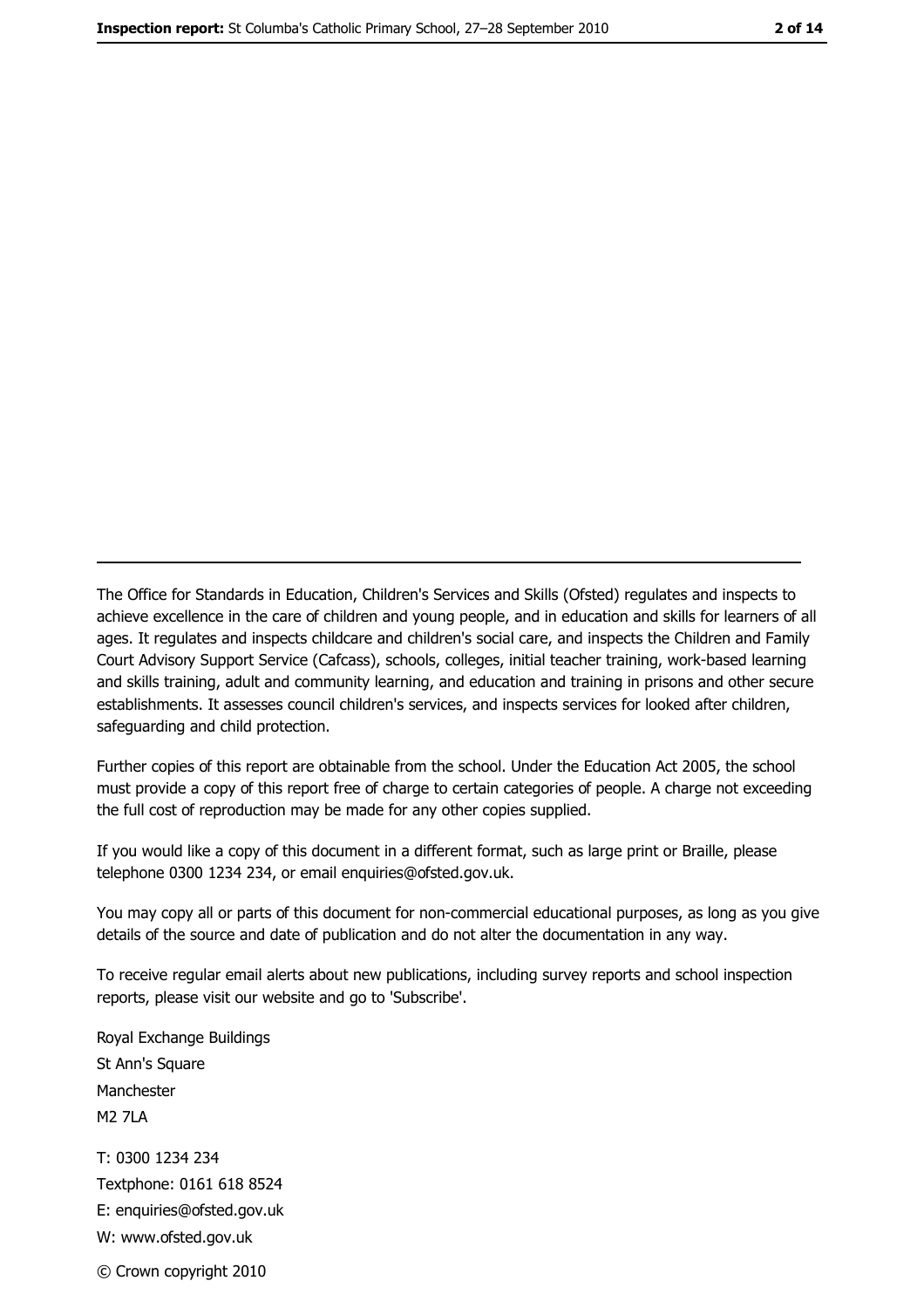# **Introduction**

This inspection was carried out by three additional inspectors. Fourteen lessons or parts of lessons were observed involving 10 teachers. Meetings were held with pupils, governors, staff and two parents. Inspectors also spoke to parents and carers individually during the inspection. They observed the school's work, and looked at pupils' books, school assessments, planning and school policies including those concerning the safeguarding of pupils. Sixty seven guestionnaires were returned by parents and carers and read, and 106 pupils' questionnaires were completed, read and analysed. In addition, 17 staff returned a questionnaire.

The inspection team reviewed many aspects of the school's work. It looked in detail at the following.

- Whether there are any discrepancies in the progress that different groups of pupils  $\blacksquare$ and year groups make.
- Whether the improvement in attendance last year can be maintained.  $\blacksquare$
- What the impact of senior leaders and the governing body is on school  $\blacksquare$ performance.
- How effective safeguarding procedures are.  $\blacksquare$

# **Information about the school**

St Columba's is an average size primary school in a residential suburb on the edge of Liverpool. Almost all pupils are White British. Just over half of pupils are known to be eligible for free school meals, which is high compared to the national average. The proportion with special educational needs and/or disabilities is well above average. The Early Years Foundation Stage consists of a Nursery class that operates five mornings per week and a class of Reception-age children. The school runs a breakfast club and has a sports and arts building, called SPACE, which is also hired by organisations in the community. The school is a member of a network of local schools called The North Huyton Learning Collaborative. At the time of the inspection, some classes were taught in temporary rooms while building work on two new classrooms was being completed.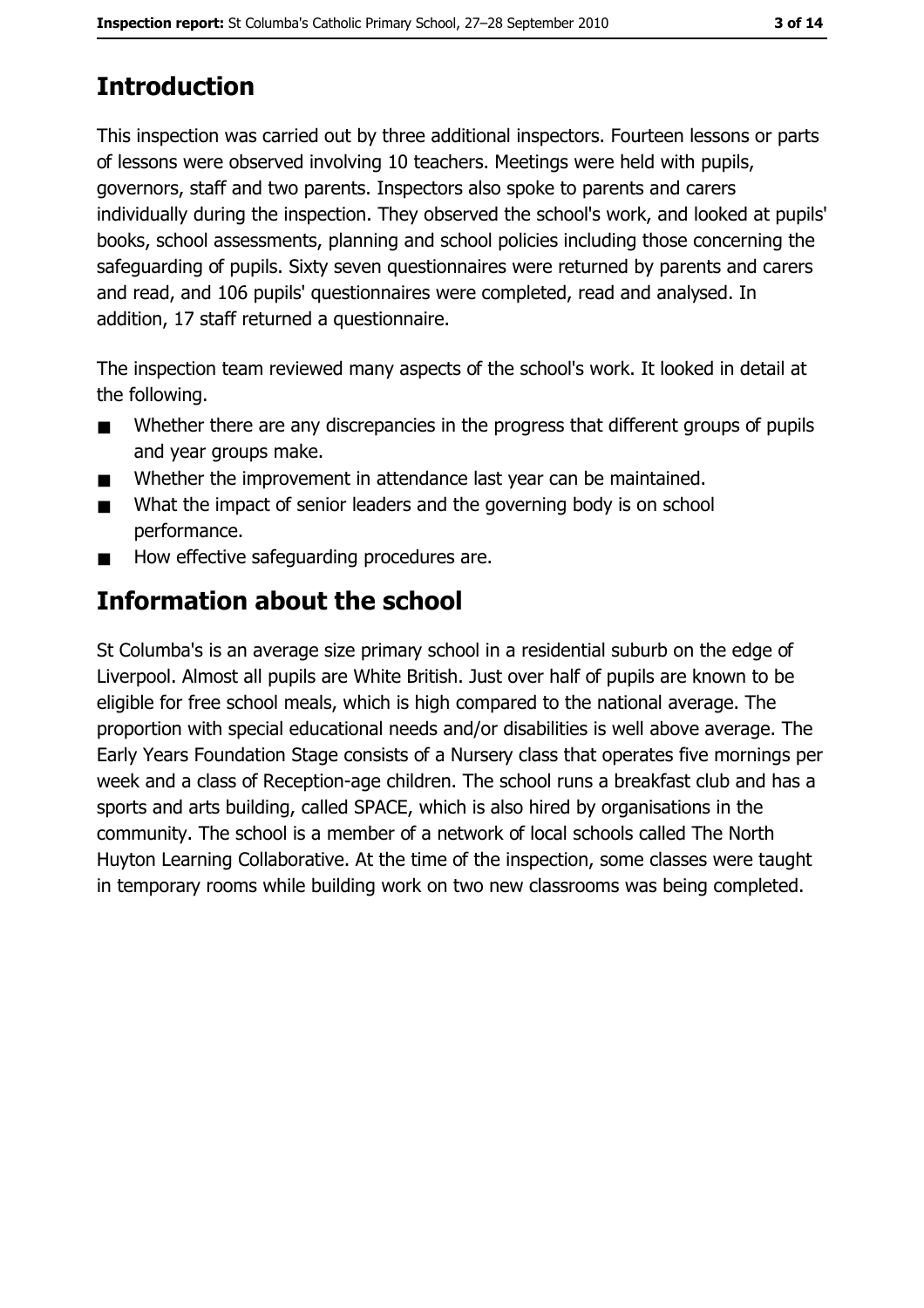# **Inspection judgements**

# Overall effectiveness: how good is the school?

## The school's capacity for sustained improvement

## **Main findings**

The school provides a good education for pupils, who achieve well over time as a result of good teaching. The care, guidance and support provided by staff are outstanding, leading to good outcomes, such as pupils' attitudes to school and their behaviour. Pupils' spiritual, moral, social and cultural development is excellent.

Pupils' learning in lessons is good and by the end of Year 6, attainment in English, mathematics and science is broadly average. Overall, pupils have progressed well from low levels of attainment on entry to the Nursery class. However, there are gaps in their basic skills. Many younger pupils have poor speech and language and their listening skills are limited. Basic skills of number also develop slowly. These difficulties hamper the rate of progress of pupils as they move through Key Stages 1 and 2 and mean older pupils are sometimes less confident voicing their ideas and opinions and reading aloud in class. Some have poor recall of basic number facts and multiplication tables, which slow their attempts at solving problems in mathematics.

Teaching is good and staff make effective use of assessment data to help them match work to the pupils' different levels of attainment. All staff, including teaching assistants, have good relationships with the pupils and contribute well to their learning. Good provision in the Early Years Foundation Stage means the children settle in and make a fine start to school. The curriculum for pupils in Years 1 to 6 is good and has some outstanding enrichment activities, especially project work, visitors and visits out of school, for example, to schools with pupils of other faiths and ethnicity.

The senior leadership team, very ably led by the headteacher, drives forward school improvement at a good pace. Since the last inspection, their actions, together with the teamwork of all staff, have led to a consolidation of the school's performance as well as significant improvements. These have been most evident in pupils' much improved attendance and the actions taken to address the key recommendations from the last inspection report. These factors indicate the school has good capacity to improve. Some aspects of leadership and management are outstanding. These are the partnerships with parents and carers, schools and other agencies to promote pupils' well-being and learning, and the effectiveness of steps taken to promote community cohesion. The governing body meets its responsibilities satisfactorily and supports the senior leadership team well. The impact and challenge of its work, however, are less well developed and the governing body relies too heavily on reports from the headteacher and senior staff.

## What does the school need to do to improve further?

Raise the achievement of pupils further by a greater focus on developing key skills:

4 of 14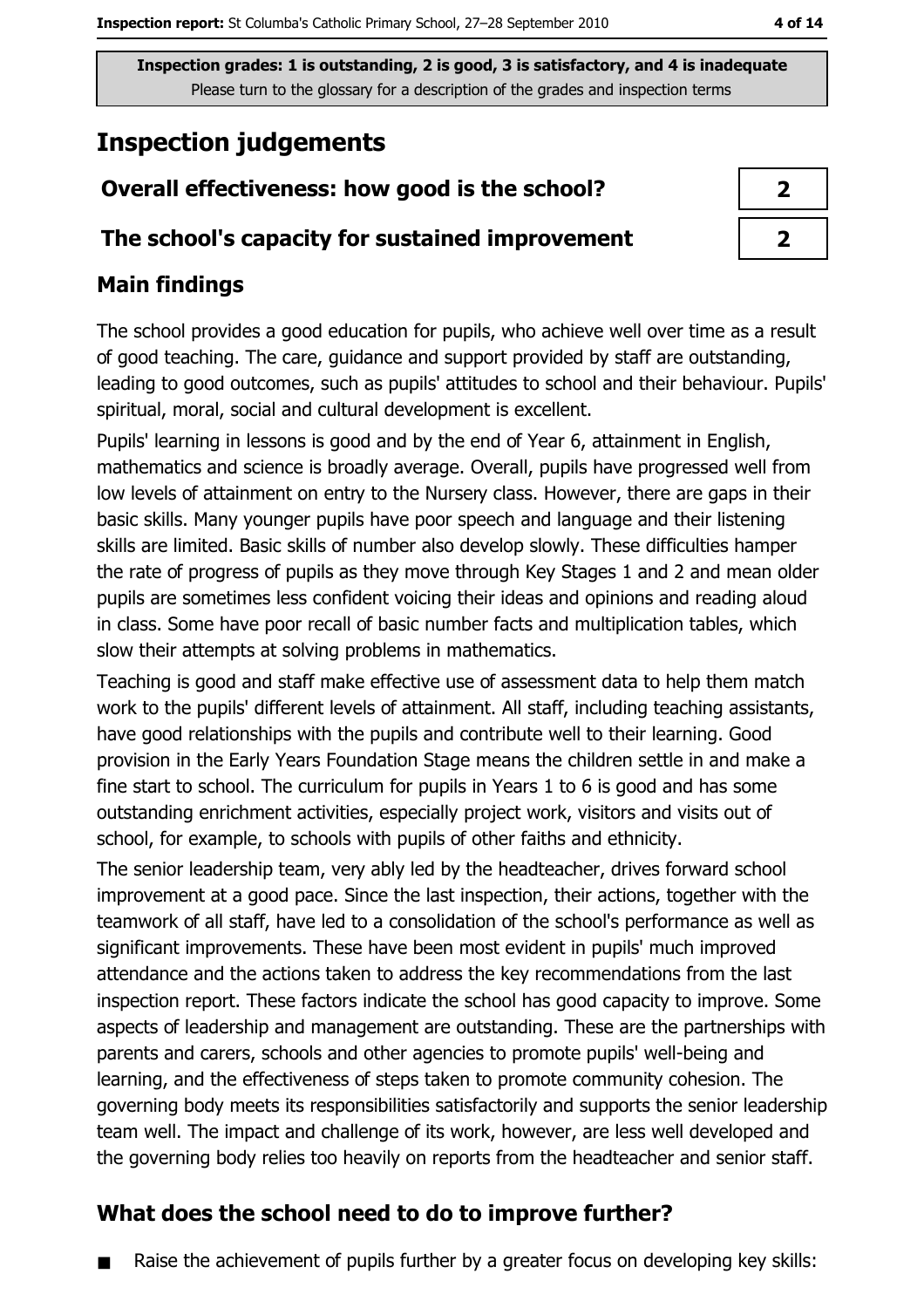- in speaking and listening
- -- in number, especially mental mathematics.  $\blacksquare$
- The governing body should improve the impact that it has on the school's  $\blacksquare$ performance by developing:
	- clear systems for seeking the views of parents and carers and pupils, and acting on them
	- links with the work of the school to improve their understanding of the curriculum and of pupils' learning.

#### **Outcomes for individuals and groups of pupils**

Pupils' achievement, enjoyment and learning in lessons are good. The attainment of the great majority of children on entry to the Nursery class is much lower than expected, especially in communication, language and literacy. During their time in school, pupils make good progress. In lessons, they pay attention well and are keen to answer questions, though very often they respond in short sentences or single words. Progress in mathematics is sometimes hampered by pupils' weaknesses in basic mental and calculation skills. Pupils' writing improves at a good rate, thanks to a school-wide focus in recent years. Consequently, current Year 6 pupils write in an assured manner. This was evident in the empathy they showed when writing a narrative from the viewpoint of an evacuee in the Second World War. There are no significant differences in the rate of progress made by boys and girls. More-able and talented pupils achieve well and pupils with special educational needs and/or disabilities make good progress. They work well with teaching assistants, both in class and in groups withdrawn for extra support.

Pupils have an excellent understanding of how to stay safe, which is the result of a thorough programme of teaching. Pupils' behaviour is good and at times outstanding in lessons and around school. A few pupils display challenging behaviour and they receive very good support to overcome difficulties from all staff, including the learning mentor when appropriate. As a result, bullying is rare and exclusions are extremely uncommon. Pupils know about the factors which influence their diet and health. They are well known by residents in the local community for their polite and helpful manner. Attendance is in line with the national average for primary schools and punctuality is satisfactory. The highly popular breakfast club makes a very important contribution to helping pupils attend regularly, arrive on time and be well prepared for lessons. Pupils' social and moral development is clearly seen in the very positive relationships they have with one another and adults. They have a very good understanding of different cultures and religions as a result of the school's commitment to promoting community cohesion and to helping pupils to understand more about the diversity of modern society.

These are the grades for pupils' outcomes

 $\overline{2}$ 

The grades for attainment and attendance are: 1 is high; 2 is above average; 3 is broadly average; and 4 is low.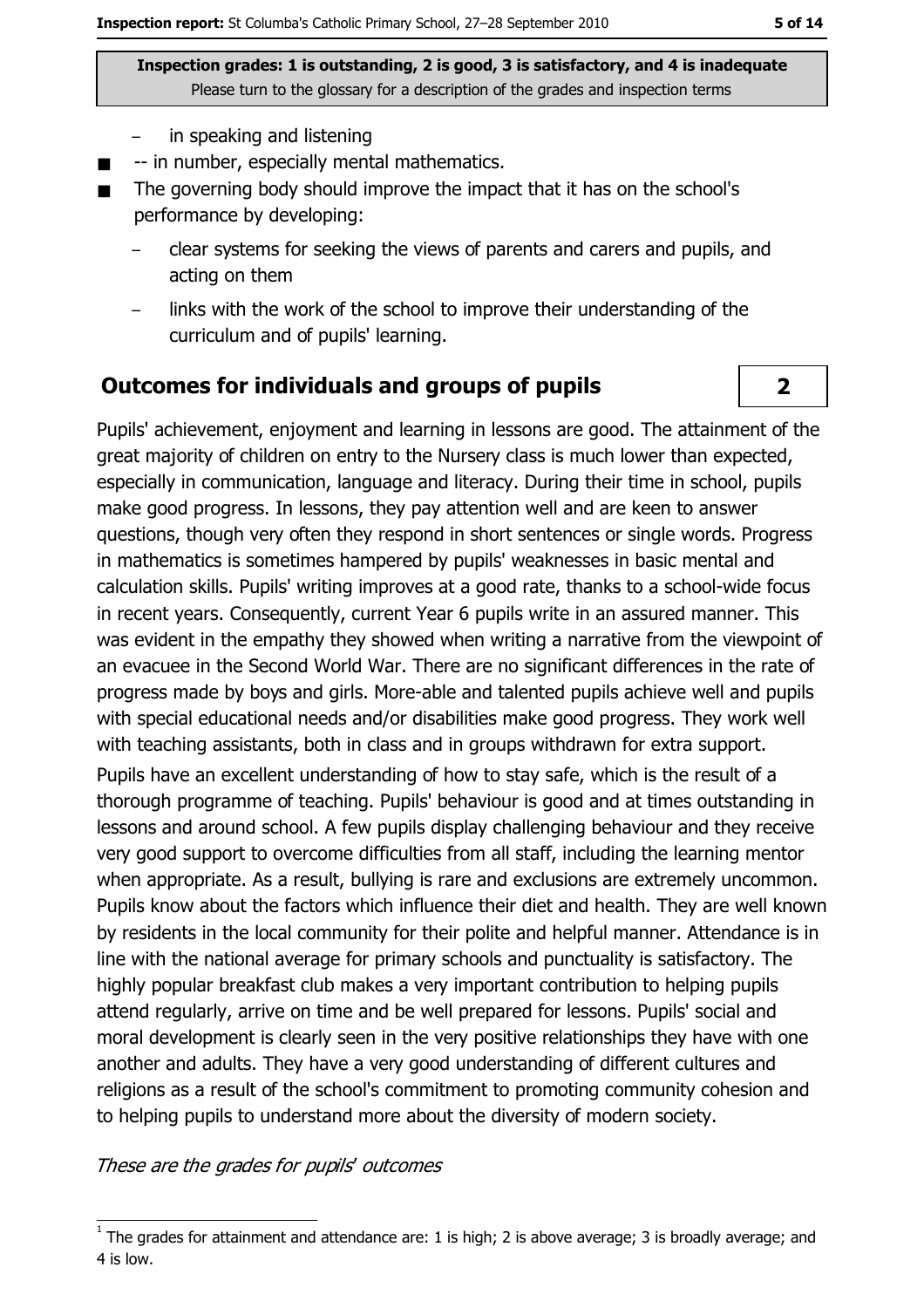| Pupils' achievement and the extent to which they enjoy their learning                                                     | $\overline{\mathbf{2}}$ |
|---------------------------------------------------------------------------------------------------------------------------|-------------------------|
| Taking into account:<br>Pupils' attainment <sup>1</sup>                                                                   | 3                       |
| The quality of pupils' learning and their progress                                                                        | $\mathcal{P}$           |
| The quality of learning for pupils with special educational needs and/or<br>disabilities and their progress               | $\overline{2}$          |
| The extent to which pupils feel safe                                                                                      | 1                       |
| <b>Pupils' behaviour</b>                                                                                                  | $\overline{\mathbf{2}}$ |
| The extent to which pupils adopt healthy lifestyles                                                                       | $\overline{\mathbf{2}}$ |
| The extent to which pupils contribute to the school and wider community                                                   | $\overline{\mathbf{2}}$ |
| The extent to which pupils develop workplace and other skills that will<br>contribute to their future economic well-being | 3                       |
| Taking into account:<br>Pupils' attendance <sup>1</sup>                                                                   | 3                       |
| The extent of pupils' spiritual, moral, social and cultural development                                                   | 1                       |

#### How effective is the provision?

Almost all lessons observed were good, none were inadequate and several lessons had outstanding features. Key strengths of the teaching include the good management of pupils, the valuable contribution of additional adults in lessons and the very clear planning which takes clear account of the different levels of attainment in classes. On rare occasions, assessment of pupils' learning in lessons was not rigorous enough to confirm pupils' understanding or whether pupils were being challenged sufficiently. The tracking of pupils' progress is regular and robust and means that staff identify when a pupil is not on track to meet the challenging targets set. This leads to additional measures such as the setting up of effective focus groups taught by support staff and visiting specialists. The curriculum is well matched to the needs of pupils. In addition to the emphasis given to literacy and numeracy, an important priority is to provide pupils with a clear understanding of right and wrong, the responsibilities a citizen has in society and how to stay safe and lead a healthy lifestyle. Outside contributors, mainly through projects developed by a local network of schools, make a valuable contribution. A good range of after-school activities and successful visits and residential trips help to widen the experiences of pupils. Procedures to care, guide and support pupils, especially those with special educational needs and/or disabilities and the more vulnerable, are highly effective. The work of the learning and parent mentors has been essential in helping pupils and their families to overcome significant hardship and barriers to learning and to generate very positive relations with school.

These are the grades for the quality of provision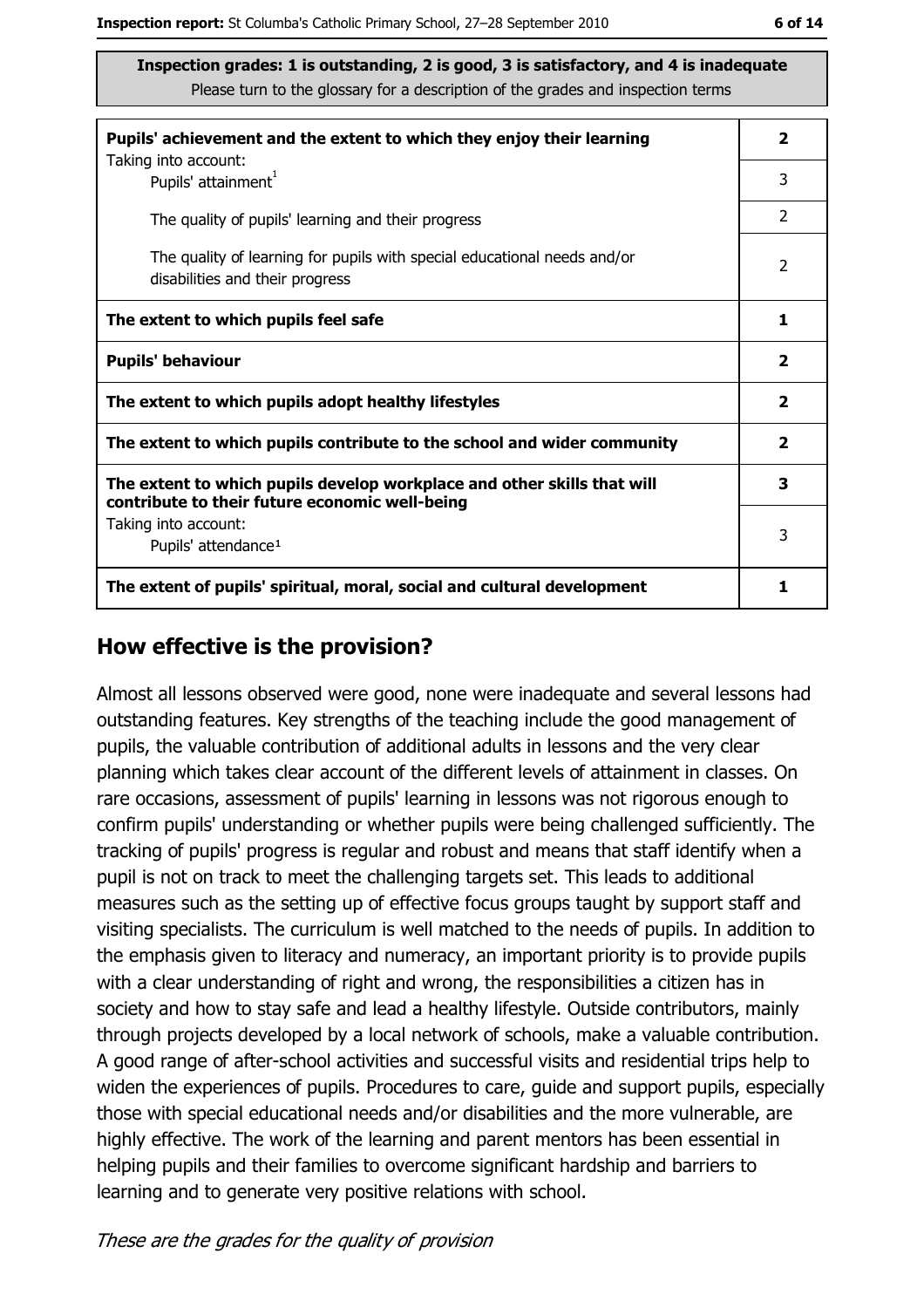| The quality of teaching                                                                                    |  |
|------------------------------------------------------------------------------------------------------------|--|
| Taking into account:<br>The use of assessment to support learning                                          |  |
| The extent to which the curriculum meets pupils' needs, including, where<br>relevant, through partnerships |  |
| The effectiveness of care, guidance and support                                                            |  |

#### How effective are leadership and management?

Senior leaders and managers have made a significant impact on the school's performance by developing thorough systems to track pupils' achievement and attendance. These have helped staff identify where weaknesses in pupils' performance exist and to put in place actions and strategies to lift standards and raise attendance. They have used specialist advice and the support from the local authority has been particularly effective in this respect. Good financial management has also helped the school to fund staffing levels and projects that add much to the pupils' good outcomes in school. School development planning is good. In addition, senior leaders have created very valuable partnerships with parents and carers. Not only are parents and carers kept well informed about school life and the progress that their children make, but they are helped individually and through courses to have a role in the children's learning. Similarly, links with other schools and agencies, including the fire service, police and welfare agencies, have an excellent impact on helping pupils to develop positive attitudes to school and their local community. These activities also help the school tackle discrimination and racist attitudes and promote respect for others. By careful monitoring of the attainment and achievement of different groups of pupils, senior staff promote equal opportunity well. The school's promotion of community cohesion is outstanding, helping pupils to relate positively to others from different ethnic backgrounds. The SPACE building is a valued resource for the community. Comprehensive risk assessments and child protection measures make for robust safeguarding procedures. There is a good range of expertise among members of the governing body. Individuals, including the Chair of the Governing Body, bring valuable experience to their role, for example, as parents and carers or from a background in education or the legal profession. Their understanding of how the school and the curriculum it offers are performing, however, is more limited and they have few ways to check the views of parents, carers and pupils.

These are the grades for leadership and management

| The effectiveness of leadership and management in embedding ambition and<br>driving improvement | כ |
|-------------------------------------------------------------------------------------------------|---|
| Taking into account:                                                                            |   |
| The leadership and management of teaching and learning                                          |   |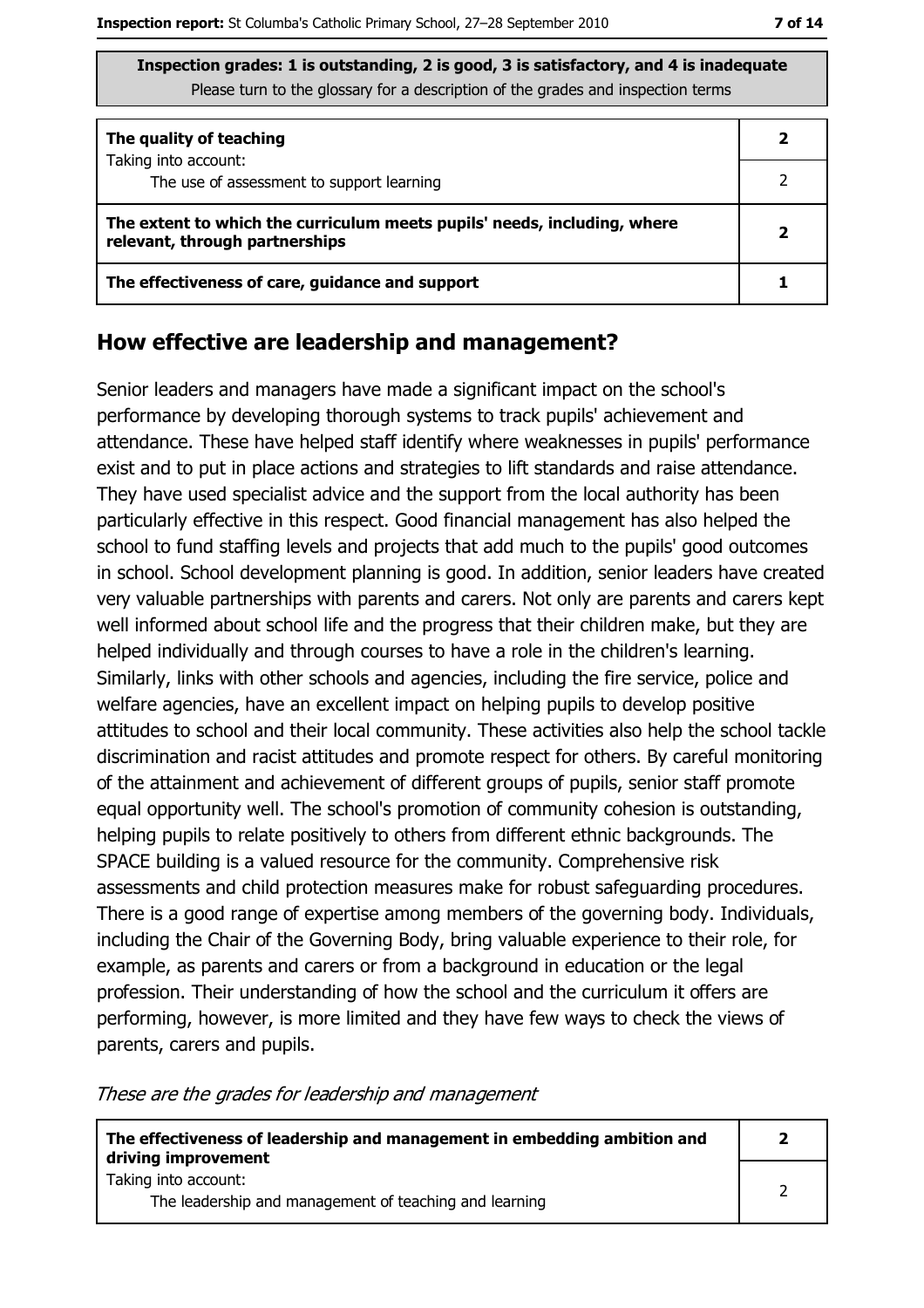| Inspection grades: I is outstanding, Z is good, 3 is satisfactory, and 4 is inadequate<br>Please turn to the glossary for a description of the grades and inspection terms |              |  |
|----------------------------------------------------------------------------------------------------------------------------------------------------------------------------|--------------|--|
| The effectiveness of the governing body in challenging and supporting the<br>school so that weaknesses are tackled decisively and statutory responsibilities<br>met        | 3            |  |
| The effectiveness of the school's engagement with parents and carers                                                                                                       | 1            |  |
| The effectiveness of partnerships in promoting learning and well-being                                                                                                     | 1            |  |
| The effectiveness with which the school promotes equality of opportunity and<br>tackles discrimination                                                                     | 2            |  |
| The effectiveness of safeguarding procedures                                                                                                                               | $\mathbf{2}$ |  |
| The effectiveness with which the school promotes community cohesion                                                                                                        | 1            |  |
| The effectiveness with which the school deploys resources to achieve<br>value for money                                                                                    | $\mathbf{2}$ |  |

## **Early Years Foundation Stage**

Children are happy and eager to learn. They make satisfactory progress in the Nursery class and good progress in their personal, social and emotional development. The children make good progress in all areas of learning in the Reception class. By the start of the Reception Year, they have developed very good relationships with staff and have become well attuned to the ethos of school. They begin to show curiosity thanks to the good range of activities and opportunities for imaginative and investigative play. By the end of the Reception Year, children's attainment, however, is still below average, and the speech and language of some children are still very limited. The quality of teaching is good. There is a skilled team of adults in the two year groups. They are very aware of the welfare needs of the children and care for them well. Planning and assessment of how the children are progressing are good. Relationships with parents and carers are promoted especially well so that they can help with their children's learning at home. The role of the parent mentor has been especially successful in this respect. The Early Years Foundation Stage leader provides a very good role model in her skills of teaching and managing the children. She provides effective leadership for staff, who have a good knowledge and understanding of how children learn and develop. There is a very good range of resources indoors for the children to use. Plans to extend and reorganise the satisfactory outdoor area are in hand.

| <b>Overall effectiveness of the Early Years Foundation Stage</b>                             | 2             |
|----------------------------------------------------------------------------------------------|---------------|
| Taking into account:<br>Outcomes for children in the Early Years Foundation Stage            |               |
| The quality of provision in the Early Years Foundation Stage                                 |               |
| The effectiveness of leadership and management of the Early Years<br><b>Foundation Stage</b> | $\mathcal{P}$ |

These are the grades for the Early Years Foundation Stage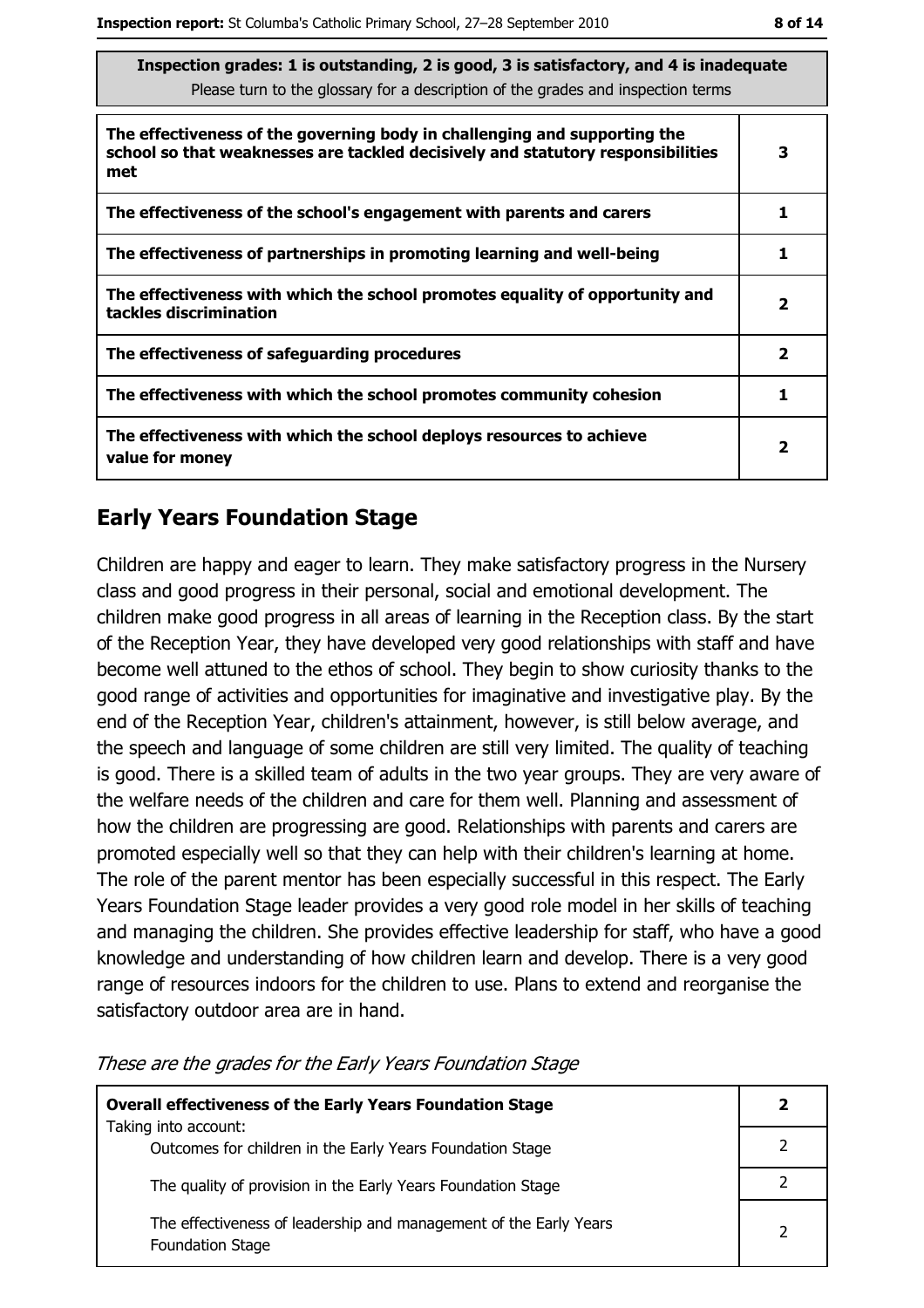## **Views of parents and carers**

In terms of the number of questionnaires returned, the response was fairly typical of most inspections of primary schools. Almost all the parents and carers who responded expressed highly positive views of the school. This was true of several parents and carers that the inspection team met. Parents and carers greatly value the work of the school in helping their children to achieve well and understand how to lead a safe and healthy life. They appreciate the work of the headteacher and all staff in helping their children to become well rounded young people. Inspection evidence upholds these opinions and confirm the highly successful partnerships the school has with parents and carers.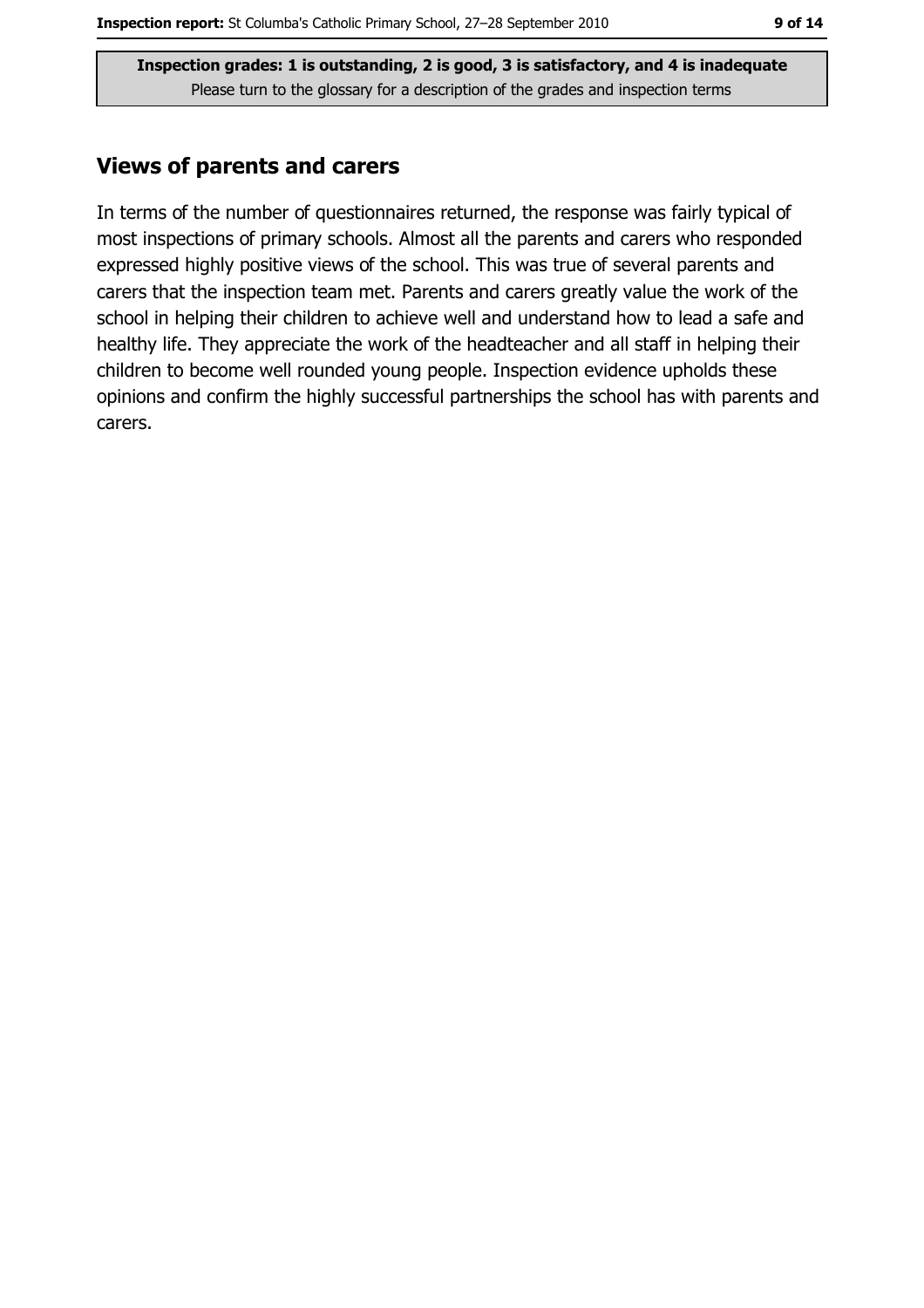#### Responses from parents and carers to Ofsted's questionnaire

Ofsted invited all the registered parents and carers of pupils registered at St Columba's Catholic Primary School to complete a questionnaire about their views of the school.

In the questionnaire, parents and carers were asked to record how strongly they agreed with 13 statements about the school.

The inspection team received 67 completed questionnaires by the end of the on-site inspection. In total, there are 244 pupils registered at the school.

| <b>Statements</b>                                                                                                                                                                                                                                       | <b>Strongly</b><br><b>Agree</b> |               | <b>Agree</b> |               |                | <b>Disagree</b> |              | <b>Strongly</b><br>disagree |  |
|---------------------------------------------------------------------------------------------------------------------------------------------------------------------------------------------------------------------------------------------------------|---------------------------------|---------------|--------------|---------------|----------------|-----------------|--------------|-----------------------------|--|
|                                                                                                                                                                                                                                                         | <b>Total</b>                    | $\frac{1}{2}$ | <b>Total</b> | $\frac{0}{0}$ | <b>Total</b>   | $\frac{1}{2}$   | <b>Total</b> | $\frac{1}{2}$               |  |
| My child enjoys school                                                                                                                                                                                                                                  | 40                              | 60            | 26           | 39            | 0              | 0               | $\mathbf{1}$ | $\mathbf{1}$                |  |
| The school keeps my child<br>safe                                                                                                                                                                                                                       | 56                              | 84            | 10           | 15            | $\mathbf 0$    | 0               | $\mathbf{0}$ | 0                           |  |
| The school informs me<br>about my child's progress                                                                                                                                                                                                      | 38                              | 57            | 28           | 42            | $\mathbf{1}$   | $\mathbf{1}$    | $\mathbf{0}$ | 0                           |  |
| My child is making enough<br>progress at this school                                                                                                                                                                                                    | 36                              | 54            | 30           | 45            | $\mathbf{1}$   | $\mathbf{1}$    | 0            | 0                           |  |
| The teaching is good at this<br>school                                                                                                                                                                                                                  | 43                              | 64            | 23           | 34            | $\mathbf{1}$   | $\mathbf{1}$    | 0            | 0                           |  |
| The school helps me to<br>support my child's learning                                                                                                                                                                                                   | 33                              | 49            | 33           | 49            | $\mathbf{1}$   | $\mathbf{1}$    | 0            | 0                           |  |
| The school helps my child to<br>have a healthy lifestyle                                                                                                                                                                                                | 43                              | 64            | 23           | 34            | $\mathbf{1}$   | $\mathbf{1}$    | 0            | 0                           |  |
| The school makes sure that<br>my child is well prepared for<br>the future (for example<br>changing year group,<br>changing school, and for<br>children who are finishing<br>school, entering further or<br>higher education, or<br>entering employment) | 31                              | 46            | 33           | 49            | $\mathbf{1}$   | $\mathbf{1}$    | 0            | 0                           |  |
| The school meets my child's<br>particular needs                                                                                                                                                                                                         | 41                              | 61            | 25           | 37            | $\mathbf{1}$   | $\mathbf{1}$    | 0            | 0                           |  |
| The school deals effectively<br>with unacceptable behaviour                                                                                                                                                                                             | 42                              | 63            | 23           | 34            | $\overline{2}$ | 3               | 0            | 0                           |  |
| The school takes account of<br>my suggestions and<br>concerns                                                                                                                                                                                           | 37                              | 55            | 28           | 42            | $\mathbf{1}$   | $\mathbf{1}$    | 0            | 0                           |  |
| The school is led and<br>managed effectively                                                                                                                                                                                                            | 40                              | 60            | 26           | 39            | $\mathbf{1}$   | $\mathbf{1}$    | 0            | $\mathbf 0$                 |  |
| Overall, I am happy with my<br>child's experience at this<br>school                                                                                                                                                                                     | 51                              | 76            | 15           | 22            | $\mathbf{1}$   | $\mathbf{1}$    | $\mathbf 0$  | 0                           |  |

The table above summarises the responses that parents and carers made to each statement. The percentages indicate the proportion of parents and carers giving that response out of the total number of completed questionnaires. Where one or more parents and carers chose not to answer a particular question, the percentages will not add up to 100%.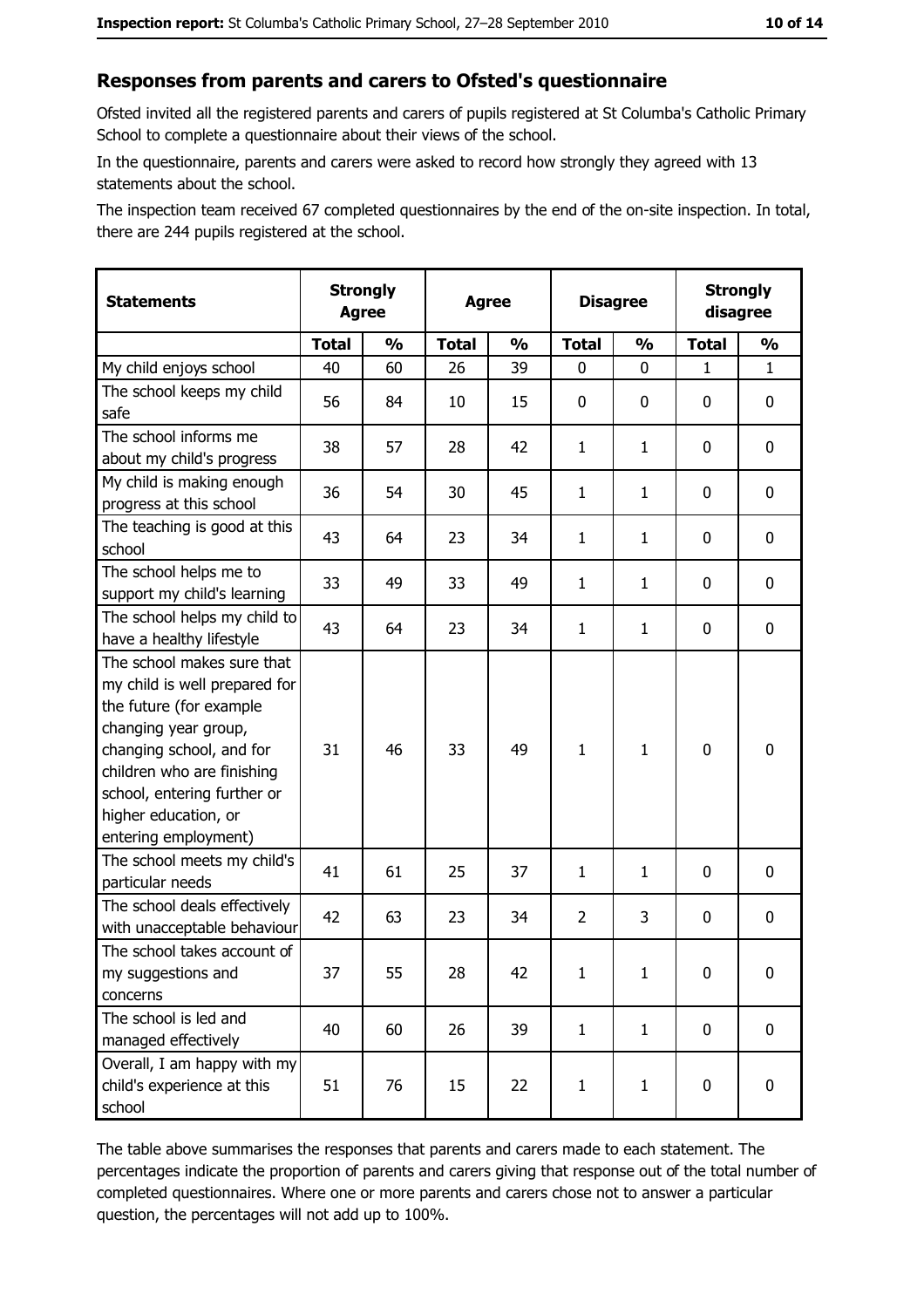# Glossary

| <b>Grade</b> | <b>Judgement</b> | <b>Description</b>                                                                                                                                                                                                               |
|--------------|------------------|----------------------------------------------------------------------------------------------------------------------------------------------------------------------------------------------------------------------------------|
| Grade 1      | Outstanding      | These features are highly effective. An oustanding<br>school provides exceptionally well for its pupils' needs.                                                                                                                  |
| Grade 2      | Good             | These are very positive features of a school. A school<br>that is good is serving its pupils well.                                                                                                                               |
| Grade 3      | Satisfactory     | These features are of reasonable quality. A satisfactory<br>school is providing adequately for its pupils.                                                                                                                       |
| Grade 4      | Inadequate       | These features are not of an acceptable standard. An<br>inadequate school needs to make significant<br>improvement in order to meet the needs of its pupils.<br>Ofsted inspectors will make further visits until it<br>improves. |

# What inspection judgements mean

## **Overall effectiveness of schools**

|                       | Overall effectiveness judgement (percentage of<br>schools) |      |                     |                   |
|-----------------------|------------------------------------------------------------|------|---------------------|-------------------|
| <b>Type of school</b> | <b>Outstanding</b>                                         | Good | <b>Satisfactory</b> | <b>Inadequate</b> |
| Nursery schools       | 58                                                         | 36   | 4                   | 2                 |
| Primary schools       | 8                                                          | 43   | 40                  | 9                 |
| Secondary schools     | 10                                                         | 35   | 42                  | 13                |
| Sixth forms           | 13                                                         | 39   | 45                  | 3                 |
| Special schools       | 33                                                         | 42   | 20                  | 4                 |
| Pupil referral units  | 18                                                         | 40   | 29                  | 12                |
| All schools           | 11                                                         | 42   | 38                  | 9                 |

New school inspection arrangements were introduced on 1 September 2009. This means that inspectors now make some additional judgements that were not made previously.

The data in the table above are for the period 1 September 2009 to 31 March 2010 and are the most recently published data available (see www.ofsted.gov.uk). Please note that the sample of schools inspected during the autumn and spring terms 2009/10 was not representative of all schools nationally, as weaker schools are inspected more frequently than good or outstanding schools.

Percentages are rounded and do not always add exactly to 100. Secondary school figures include those that have sixth forms, and sixth form figures include only the data specifically for sixth form inspection judgements.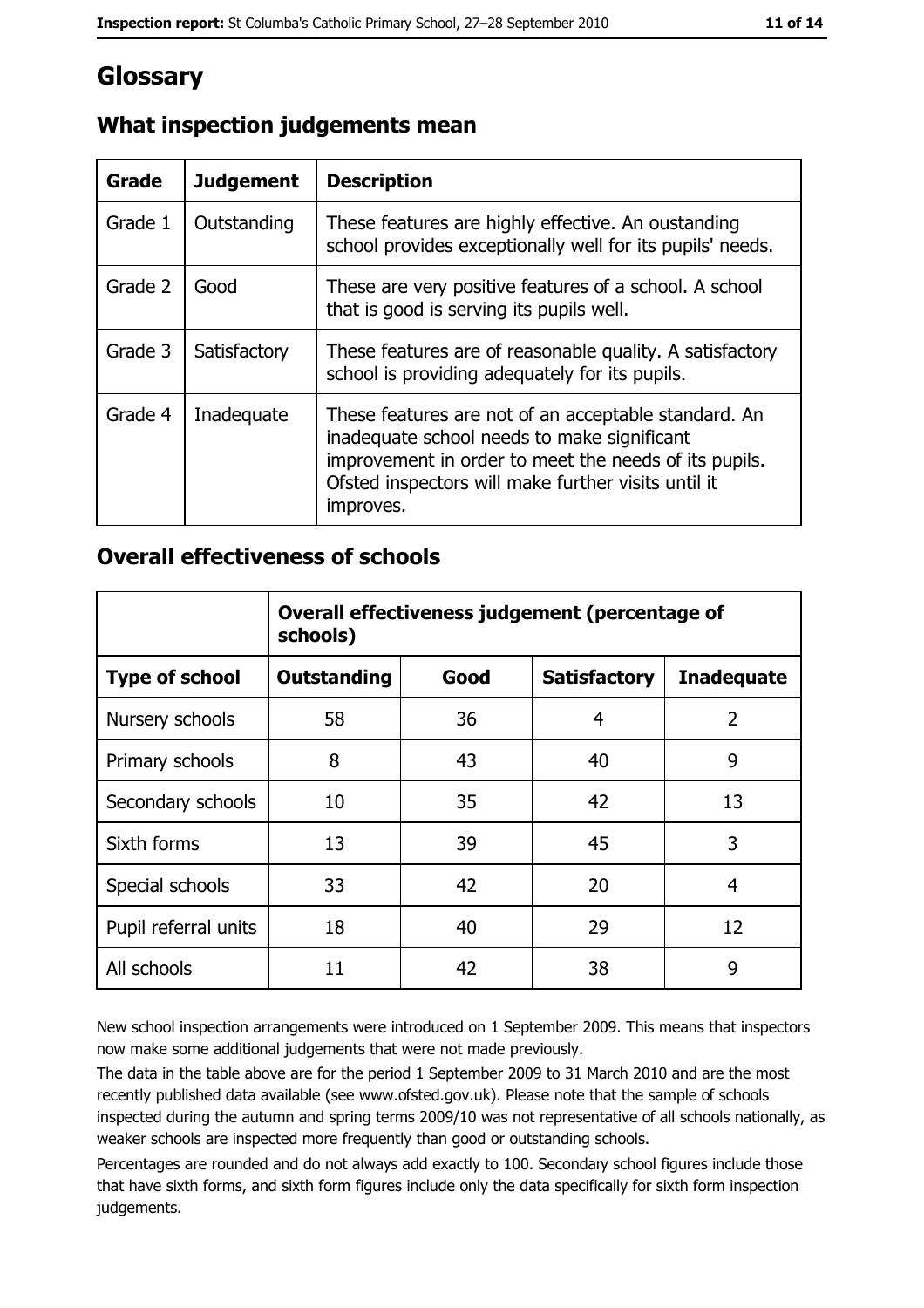# **Common terminology used by inspectors**

| Achievement:                  | the progress and success of a pupil in<br>their learning, development or training.                                                                                                                                                                                                                           |
|-------------------------------|--------------------------------------------------------------------------------------------------------------------------------------------------------------------------------------------------------------------------------------------------------------------------------------------------------------|
| Attainment:                   | the standard of the pupils' work shown by<br>test and examination results and in<br>lessons.                                                                                                                                                                                                                 |
| Capacity to improve:          | the proven ability of the school to<br>continue improving. Inspectors base this<br>judgement on what the school has<br>accomplished so far and on the quality of<br>its systems to maintain improvement.                                                                                                     |
| Leadership and management:    | the contribution of all the staff with<br>responsibilities, not just the headteacher,<br>to identifying priorities, directing and<br>motivating staff and running the school.                                                                                                                                |
| Learning:                     | how well pupils acquire knowledge,<br>develop their understanding, learn and<br>practise skills and are developing their<br>competence as learners.                                                                                                                                                          |
| <b>Overall effectiveness:</b> | inspectors form a judgement on a school's<br>overall effectiveness based on the findings<br>from their inspection of the school. The<br>following judgements, in particular,<br>influence what the overall effectiveness<br>judgement will be.                                                               |
|                               | The school's capacity for sustained<br>improvement.<br>Outcomes for individuals and groups<br>of pupils.<br>The quality of teaching.<br>The extent to which the curriculum<br>meets pupil's needs, including where<br>relevant, through partnerships.<br>The effectiveness of care, guidance<br>and support. |
| Progress:                     | the rate at which pupils are learning in<br>lessons and over longer periods of time. It<br>is often measured by comparing the<br>pupils' attainment at the end of a key<br>stage with their attainment when they<br>started.                                                                                 |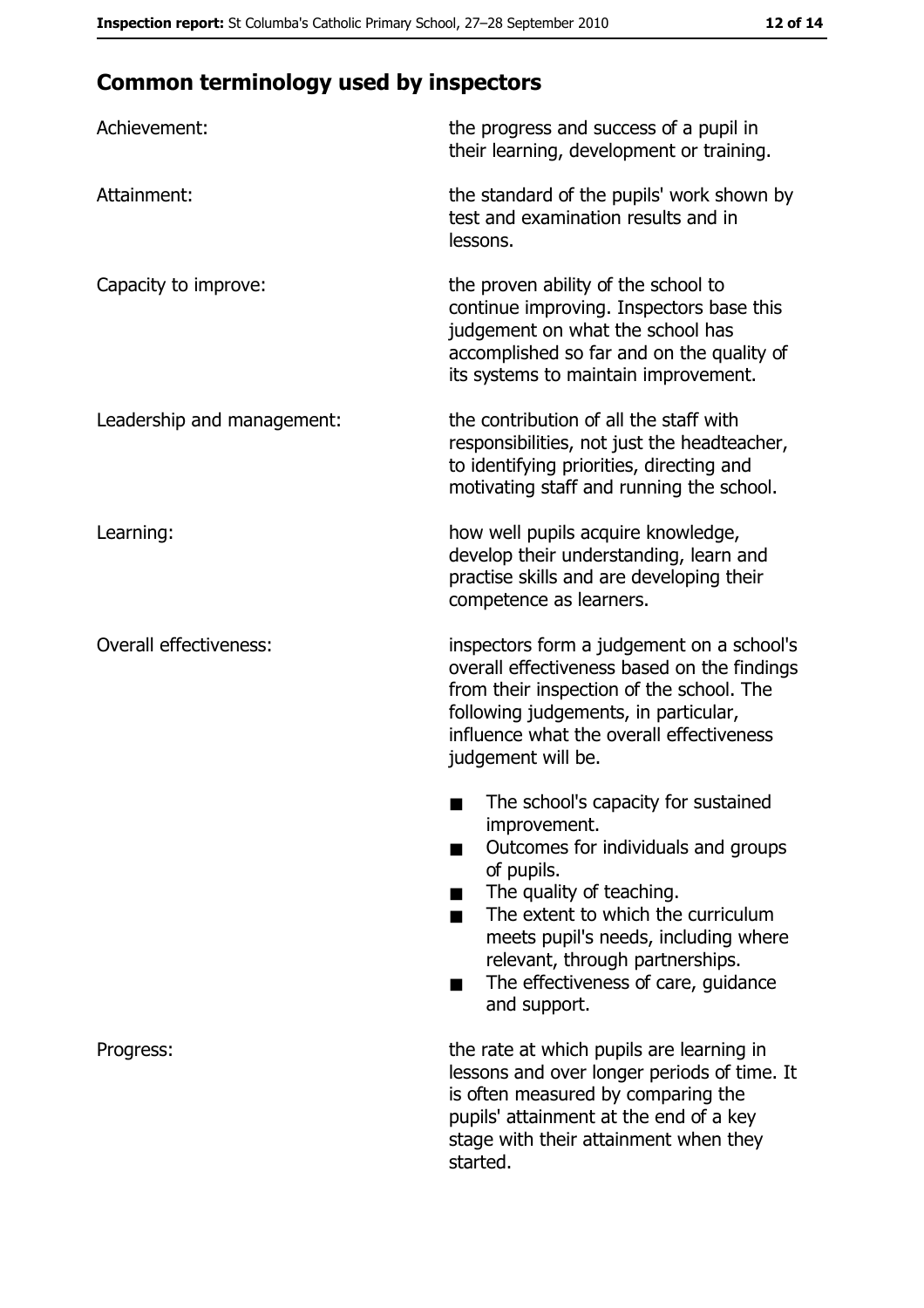This letter is provided for the school, parents and carers to share with their children. It describes Ofsted's main findings from the inspection of their school.



#### 29 September 2010

#### Dear Pupils,

Inspection of St Columba's Catholic Primary School, Liverpool, L36 8BL

It was a great pleasure to inspect your school. You were all extremely friendly and helpful and we enjoyed finding out from you how you are getting on. On behalf of the inspection team, I would like to share with you what we found.

Your school is providing you with a good education. Some of the work of the school is outstanding, for example, the way in which the school works in the local community and how it helps your personal development through the excellent care, guidance and support it provides for you. Your behaviour in lessons is good and this means you learn well. You told us bullying is rare and if it happens, the staff deal with it promptly. You look out for one another well. You make good progress in lessons and, by the time you leave at the end of Year 6, most of you reach average standards in English, mathematics and science. This is because the teaching you receive is good and you work hard. You know your targets for learning well and enjoy the activities out of school and visits you make to places of interest. School leaders, such as your headteacher, do a good job. They are constantly finding ways to improve your progress and increase your enjoyment of learning.

Part of my job is to identify how the school can be even better. There are two improvements for staff and the governing body to make.

- The staff need to focus attention on helping you to speak and listen well in class  $\blacksquare$ and do better in mental maths. This is where you can help, for example, in learning your multiplication tables by heart. This will help you to achieve higher standards.
- The governing body should get to know more about what you learn in school and what you and your parents and carers think about school.

Please continue to work hard and enjoy school. I send you all my best wishes for the future, especially when the new classrooms are ready and you can all benefit from the extra space.

Yours sincerely. **Frank Carruthers** Lead Inspector